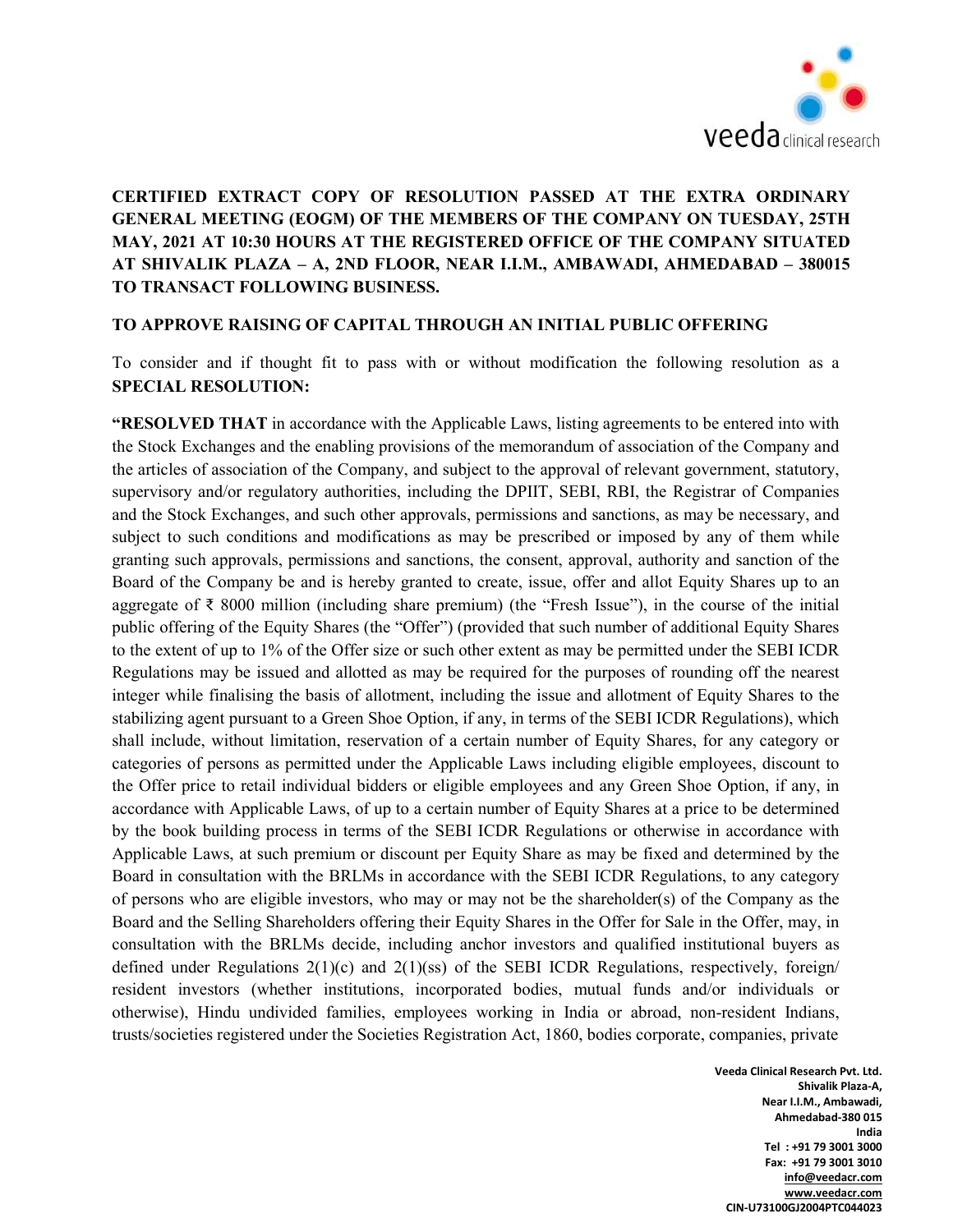

or public or other entities whether incorporated or not, authorities and to such other persons, including high net worth individuals, retail individual bidders or other entities, in one or more combinations thereof, or any other category of investors who are permitted to invest in Equity Shares as per Applicable Laws (collectively referred to as the "Investors"), through an offer document, prospectus and/or an information memorandum, if any, and the decision to determine the category or categories of investors to whom the allotment/transfer shall be made to the exclusion of all other categories of investors and in such manner as the Board may in its discretion, deem fit, including in consultation with BRLMs, underwriters, placement agents and/or other advisors as may be appointed for the Offer on such terms as may be deemed appropriate by the Board;

"RESOLVED FURTHER THAT, in accordance with the provisions of Section 23, Section 42, Section  $62(1)(c)$  and any other applicable provisions, if any, of the Companies Act, the SEBI ICDR Regulations and other applicable laws, regulations, policies or guidelines, and subject to such further corporate and other approvals as may be required, the Board be and is hereby authorized, on behalf of the Company, to allot such number of Equity Shares as may be decided by it, to certain Investors prior to filing of the red herring prospectus with the Registrar of Companies and SEBI ("Pre-IPO Placement"), at such price as the Board may, in consultation with the BRLMs, underwriters, placement agent(s) and/or other advisor(s), determine in light of the then prevailing market conditions, and do all such other acts, deeds, matters and things as the Board may, from time to time, in its absolute discretion deem fit and including, without limitation, negotiating, finalising and executing any document or agreement, including without limitation any private placement offer letters, placement agreement, term sheet and such other documents or any amendments or supplements thereto, and to open any bank account for the purpose, if required, and to open any shares or securities account or escrow or custodian accounts as may be required in connection therewith and generally to do all such acts, deeds, matters and things in relation to and incidental to the Pre-IPO Placement and to settle any question, difficulty, or doubt that may arise with regard thereto. In the event of consummation of the Pre-IPO Placement, the size of the Offer would be reduced to the extent of Equity Shares issued under the Pre-IPO Placement;

"RESOLVED FURTHER THAT, the Equity Shares so allotted or transferred in the Offer shall be subject to the Memorandum of Association and the Articles of Association of the Company and shall rank pari passu in all respects with the existing Equity Shares including rights in respect of dividend after the date of allotment;

"RESOLVED FURTHER THAT, the Equity Shares allotted/ transferred through the Offer be listed at one or more recognized stock exchanges in India;

"RESOLVED FURTHER THAT any other committee thereof, be and is hereby authorized to delegate all or any of the powers herein conferred in such manner as it may deem fit for the purpose of giving effect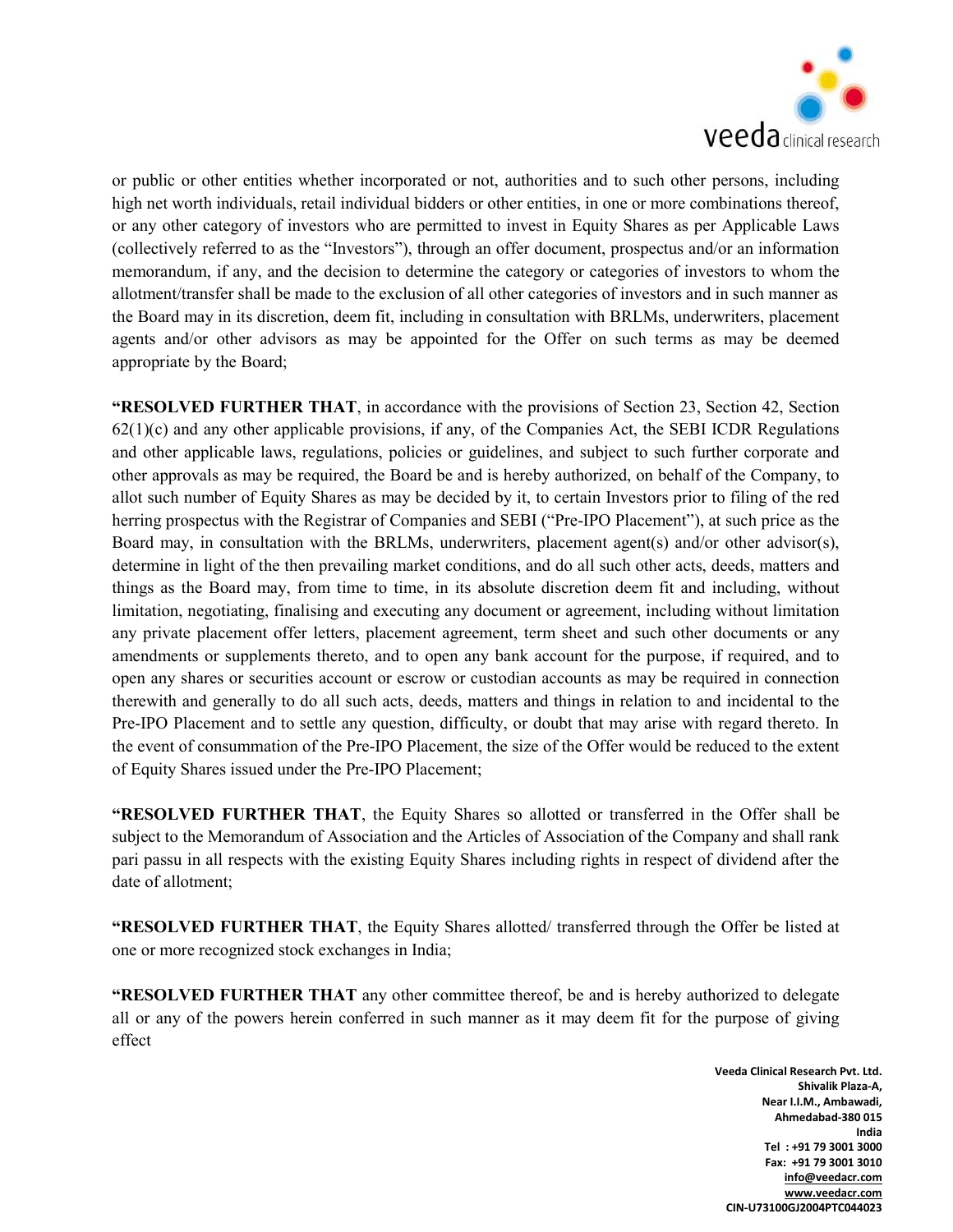

to the above resolutions and any transfer and allotment of Equity Shares pursuant to the Offer, including but without limitation, to the following:

(i) constituting a committee for the purposes of issue, transfer, offer and allotment of Equity Shares, and other matters in connection with or incidental to the Offer, including the pricing and terms of the Equity Shares, the Offer price, the price band, the size and all other terms and conditions of the Offer including the number of Equity Shares to be issued, offered and transferred in the Offer, the bid/ Offer opening and bid/ Offer closing date, discount (if any), reservation, determining the anchor investor portion and allocating such number of Equity Shares to anchor investors in consultation with the BLRMs and in accordance with the SEBI ICDR Regulations and to constitute such other committees of the Board, as may be required under Applicable Laws, including as provided in the SEBI Listing Regulations;

(ii) authorization of any director or directors of the Company or other officer or officers of the Company, including by the grant of power of attorney, to do such acts, deeds and things as such authorized person in his/her/its absolute discretion may deem necessary or desirable in connection with the issue, transfer, offer and allotment of Equity Shares pursuant to the Offer;

(iii) giving or authorizing any concerned person on behalf of the Company to give such declarations, affidavits, certificates, consents and authorities as may be required from time to time;

(iv) appointing the BRLMs in accordance with the provisions of the SEBI ICDR Regulations and other applicable laws;

(v) seeking, if required, any approval, consent or waiver from the Company's lenders, industry data providers and/or parties with whom the Company has entered into various commercial and other agreements including without limitation customers, suppliers, strategic partners of the Company, and/or any/all concerned governmental and regulatory authorities in India, including the RBI and SEBI and/or any other approvals, consents or waivers that may be required in connection with the issue, transfer, offer and allotment of Equity Shares and approving and issuing advertisements in relation to the Offer, and taking such actions or giving such directions as may be necessary or desirable and to obtain such approvals, consents or waivers, as it may deem fit;

(vi) deciding in consultation with the BRLMs the pricing and terms of the Equity Shares, and all other related matters, including the determination of the minimum subscription for the Offer, in accordance with Applicable Laws;

(vii) deciding, negotiating and finalizing, in consultation with the BRLMs, all matters regarding the Pre-IPO Placement, if any, including entering into discussions and execution of all relevant documents with Investors;

(viii) approving the draft red herring prospectus ("DRHP"), the red herring prospectus ("RHP") and the prospectus ("Prospectus") (including amending, varying, supplementing or modifying the same, or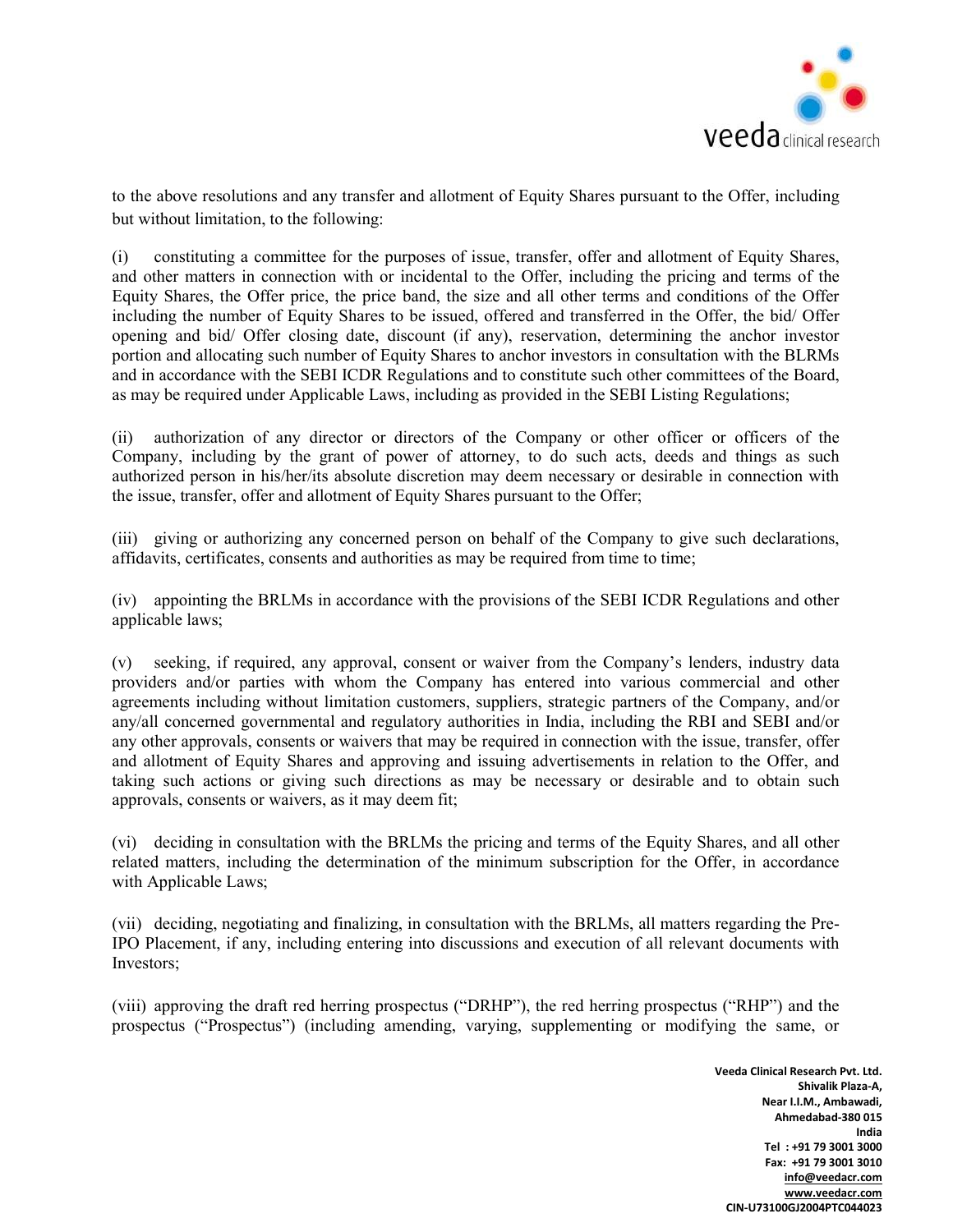

providing any notices, addenda, or corrigenda thereto, as may be considered desirable or expedient) in relation to the Offer as finalized in consultation with the BRLMs, in accordance with Applicable Laws;

(ix) to open and operate bank account(s) of the Company in terms of the cash escrow and sponsor bank agreement and to authorize one or more officials of the Company to execute all documents/ deeds as may be necessary in this regard;

(x) withdrawing the DRHP or the RHP or not proceeding with the Offer at any stage in accordance with Applicable Laws and in consultation with the BRLMs;

(xi) settling in questions, difficulties or doubts that may arise in relation to the Offer, in consultation with the BRLMs if the need so arises:

(xii) seeking the listing and trading approval of the Equity Shares on the Stock Exchanges, submitting the listing application to such Stock Exchanges and taking all actions that may be necessary in connection with obtaining such listing and trading approval;

(xiii) appointing, in consultation with the BRLMs, the registrar, advertisement agency, monitoring agency and other intermediaries to the Offer, in accordance with the provisions of the SEBI ICDR Regulations and other Applicable Laws;

(xiv) finalizing of and arranging for the submission of the DRHP to be submitted to the SEBI and the Stock Exchanges for receiving comments, the RHP and the Prospectus to be filed with the Registrar of Companies, and any corrigendum, addendum, amendments or supplements thereto;

(xv) authorizing of the maintenance of a register of holders of the Equity Shares;

(xvi) finalizing of the basis of allotment of the Equity Shares in accordance with Applicable Laws;

(xvii) issuing advertisements in such newspapers as it may deem fit and proper in accordance with the SEBI ICDR Regulations and other Applicable Laws;

(xviii) accepting and appropriating of the proceeds of the Offer in accordance with Applicable Laws; and

(xix) to do any other act and/or deed, to negotiate and execute any document(s), application(s), agreement(s), undertaking(s), deed(s), affidavits, declarations and certificates, and/or to give such direction as it deems fit or as may be necessary or desirable with regard to the Offer;

"RESOLVED FURTHER THAT the Board, either by itself or through a duly authorized committee constituted by it, is entitled to negotiate, finalize and execute all such agreements and arrangements as well as amendments, supplements, notices or addenda or corrigenda thereto in connection with the Offer, for appointment of BRLMs and in consultation with the BRLMs for appointment of the intermediaries,